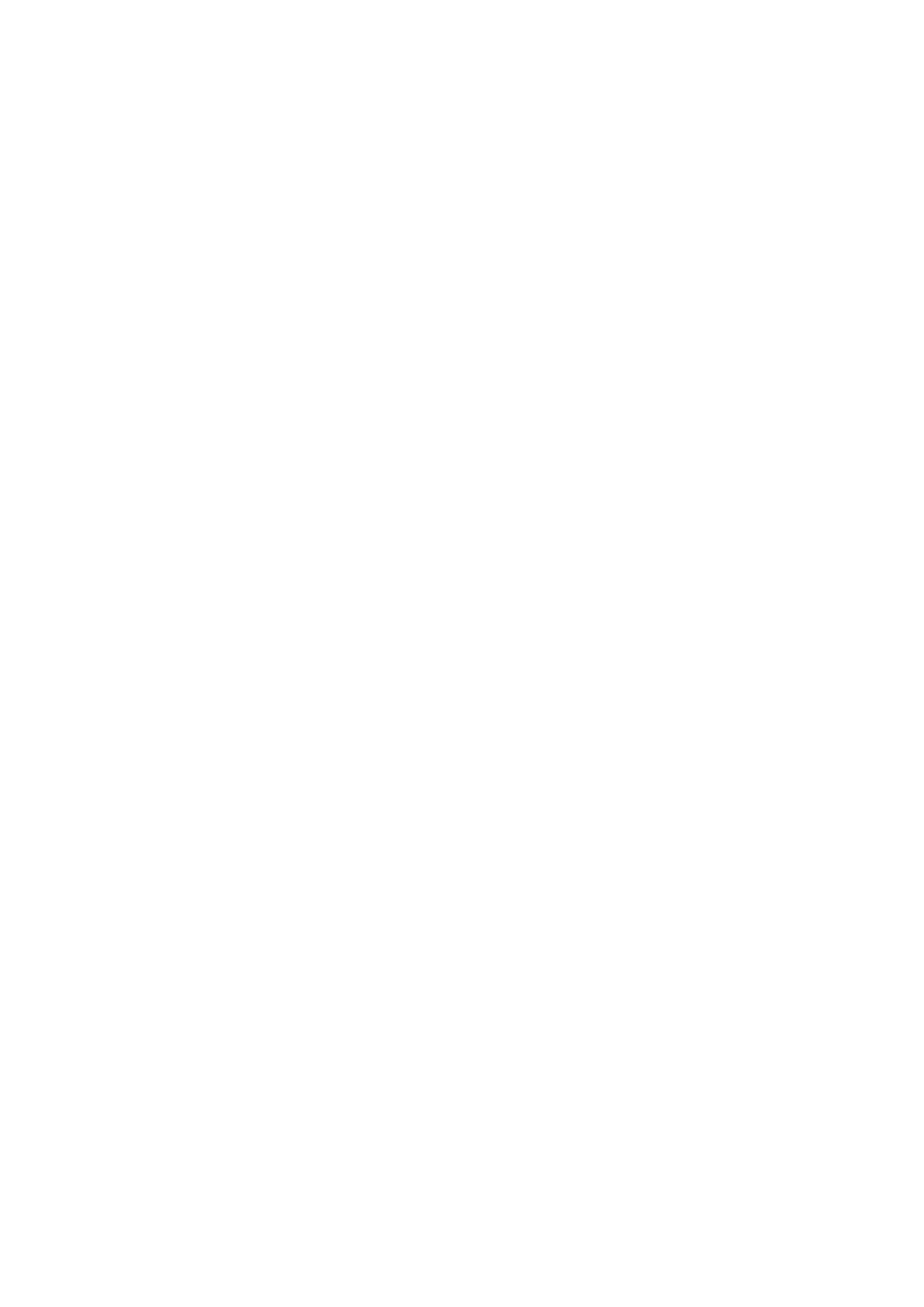

## Position Paper

## **Access of Cities, Regions and SMEs to satellite services**

## Increased policy coordination is required for local/regional authorities and SMEs as key actors to achieve the Europe 2020 objectives and deliver the benefits of space to society

Many policy areas such as economic development, environment, climate change, transport, energy, agriculture, health and urban planning that concern local/regional authorities and SMEs are directly impacted on and shaped by EU policies and regulations. Satellite services, and in particular the services under development in the framework of Galileo and GMES, provide valuable tools for endusers to comply with and implement these policies and regulations.

Widespread adoption of satellite services is thus crucial to achieving the EU space policy's objective of delivering the benefits of space investments to society, as well as to ensure the sustainability of these investments.

End-user testimonials gathered by Eurisy from cities, regions and SMEs showcase examples of innovating early adopters using operational satellite services based on Earth observation, navigation and communication to help them respond and adapt to evolving policy and regulative agendas (see also **Satellites Going Local**). However, many potential end-users faced with the same challenges are not yet aware of these confirmed satellite solutions, or do not have the means and resources to implement them.

Based on Eurisy's field work with end-users at a grassroots level, and on consultation with enduser associations, Eurisy recommends that explicit reference be made to satellite-based information and services in EU sectoral policy initiatives, directives and regulations (without obligation of their use), especially in areas where their benefits are proven by end-user experience (e.g. environmental monitoring and management, emergency communication, sustainable energy, transport, broadband access, border control, agriculture). Furthermore, these references should include indications of existing platforms that make information and services available. Cities and regions can thus be made aware of the benefits of satellite services in the context in which new challenges and needs arise, and directed towards the information and support available.

In addition, references to the use of satellite services in sectoral policies need to be echoed in transversal policies, such as the Cohesion Policy and the Programme for the Competitiveness of Enterprises and SMEs (COSME). On the one hand, this measure will facilitate the eligibility of satellite services in the corresponding funding mechanisms and therefore provide cities, regions and SMEs with the necessary support for the identification of relevant satellite solutions. It will encourage end-users to adopt satellite services developed under GMES and Galileo as legitimate tools to achieve policy goals. On the other hand, it will stimulate value-adding service providers to develop sustainable business cases and common standards, also maximising the potential of geo-information as a vehicle of shaping satellite–derived-information into useful services and analyses for citizens.

≮